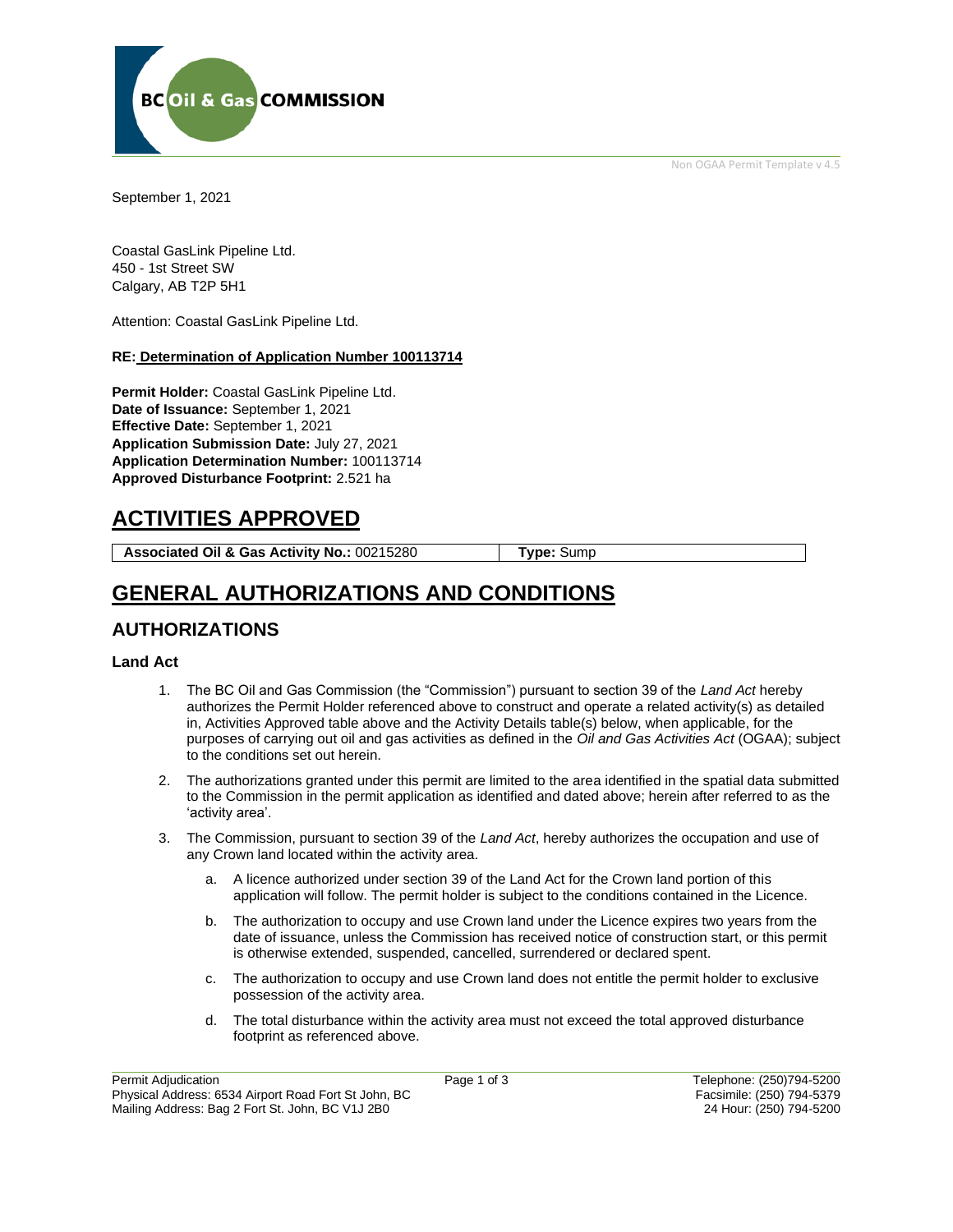- 4. The Commission, pursuant to section 11 of the *Water Sustainability Act,* authorizes the Changes In and About a stream, as detailed in the Activities Approved table above, within the activity area for construction and maintenance activities, unless otherwise restricted by this authorization:
	- a. Instream works must be carried out in accordance with the methods and any mitigations, as specified in the application.

### **CONDITIONS**

#### **Notification**

- 5. A notice of construction start must be submitted, as per the relevant Commission process at the time of submission, at least 48 hours prior to the commencement of activities under this permit.
- 6. Within 60 days of the completion of construction activities under this permit, the permit holder must submit to the Commission a post-construction plan as a shapefile and PDF plan accurately identifying the location of the total area actually disturbed under this permit. The shapefile and plan must be submitted via eSubmission.
- 7. The Permit Holder must notify the First Nation(s) copied on this permit/authorization at least 5 (five) working days prior to project commencement.

#### **Environmental**

- 8. Construction activities must not result in rutting, compaction or erosion of soils that cannot be reasonably rehabilitated to similar levels of soil productivity that existed on the activity area prior to the construction activities taking place.
- 9. Any temporary access must be constructed and maintained in a manner that provides for proper surface drainage, prevents pooling on the surface, and maintains slope integrity.
- 10. The permit holder must make reasonable efforts to prevent establishment of invasive plants on the activity area resulting from the carrying out of activities authorized under this permit.
- 11. Following completion of construction associated with the associated activities set out in the authorized Activities table above, the permit holder must, as soon as practicable
	- a. decompact any soils compacted by the activity;
	- b. if natural surface drainage pattern was altered by the carrying out of the activity, the permit holder must restore, to the extent practicable, to the drainage pattern and its condition before the alteration;
	- c. re-vegetate any exposed soil on the activity area including, where necessary, using seed or vegetative propagules of an ecologically suitable species that:
		- i. promote the restoration of the wildlife habitat that existed on the area before the oil and gas activity was begun, and
		- ii. stabilize the soil if it is highly susceptible to erosion.
	- d. any retrievable surface soils removed from the activity area must be redistributed so that the soil structure is restored, to the extent practicable, to its condition before the activity was begun.

#### **Clearing/Forest Act**

12. The permit holder is permitted to fell any trees located on Crown land within 1.5 tree lengths of the activity area that are considered to be a safety hazard according to Workers Compensation Act regulations and must be felled in order to eliminate the hazard. Trees or portions of these trees that can be accessed from the activity area without causing damage to standing timber may be harvested.